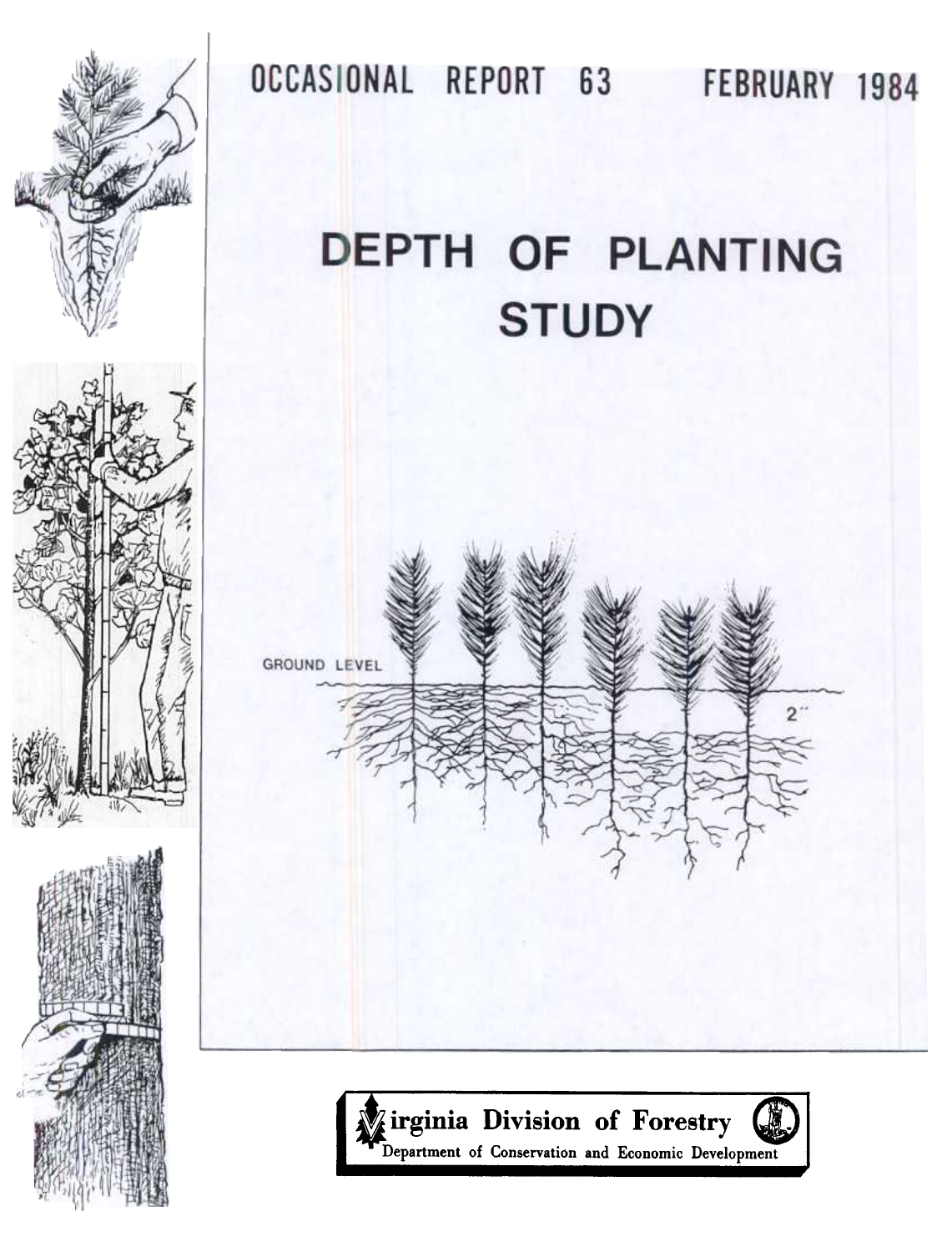# A COMPARISON OF "NORMAL DEPTH" WITH "DEEP PLANTING" OF LOBLOLLY PINE SEEDLINGS

by

Thomas A. Dierauf $^{1/}$ 

## ABSTRACT

Seedlings planted so that their lowest needles were at groundline (about an inch deeper than they grew in the nursery) did not survive as well as seedlings planted about two inches deeper. The difference in survival, three years after planting, was 7, 2, and 6 percentage points for seedlings with initial root collar diameters of 3/32, 4/32 and 5/32 inch respectively. After three years, there were no differences in height related to planting depth, but height was related to initial root collar diameter.

#### INTRODUCTION

Shallow planting can have an adverse effect on seedling survival. For years, we have been recommending that loblolly pine seedlings be planted at least two inches deeper than they grow in the nursery, so that some green needles are buried. It has been our observation over the years that "deep planting" in this manner provides some protection against: (1) severe winter weather that completely kills exposed seedling tops following early planting, and (2) soil settling after planting and leaving some of the root system exposed. Green needles beneath the ground surface can, and often do, initiate buds which allow top-killed seedlings to survive. The same applies to instances where rabbits or deer cut off seedlings close to the ground. We have often seen seedlings that appear to be dead, survive because buds develop below the ground surface.

We recommend using a planting bar with a blade at least 7 inches and preferably 8 inches long, and that a hole be made the full depth of the blade. We recommend that seedlings be planted so that roots extend to the bottom of the planting hole, even if it means burying most of the seedling top when planting very short seedlings (being careful not to bury the terminal bud). With an 8 inch deep hole, and a root system pruned to a length of 5 or 6 inches, planting in this manner will result in seedlings being planted at least 2 to 3 inches deeper than the root collar (assuming that the root collar is the point immediately above where the first roots originate on a seedling - there is about an inch or more of bare stem between the first roots and the first needles).

l/Chief, Applied Forest Research and Reforestation, Virginia Division of Forestry

", !~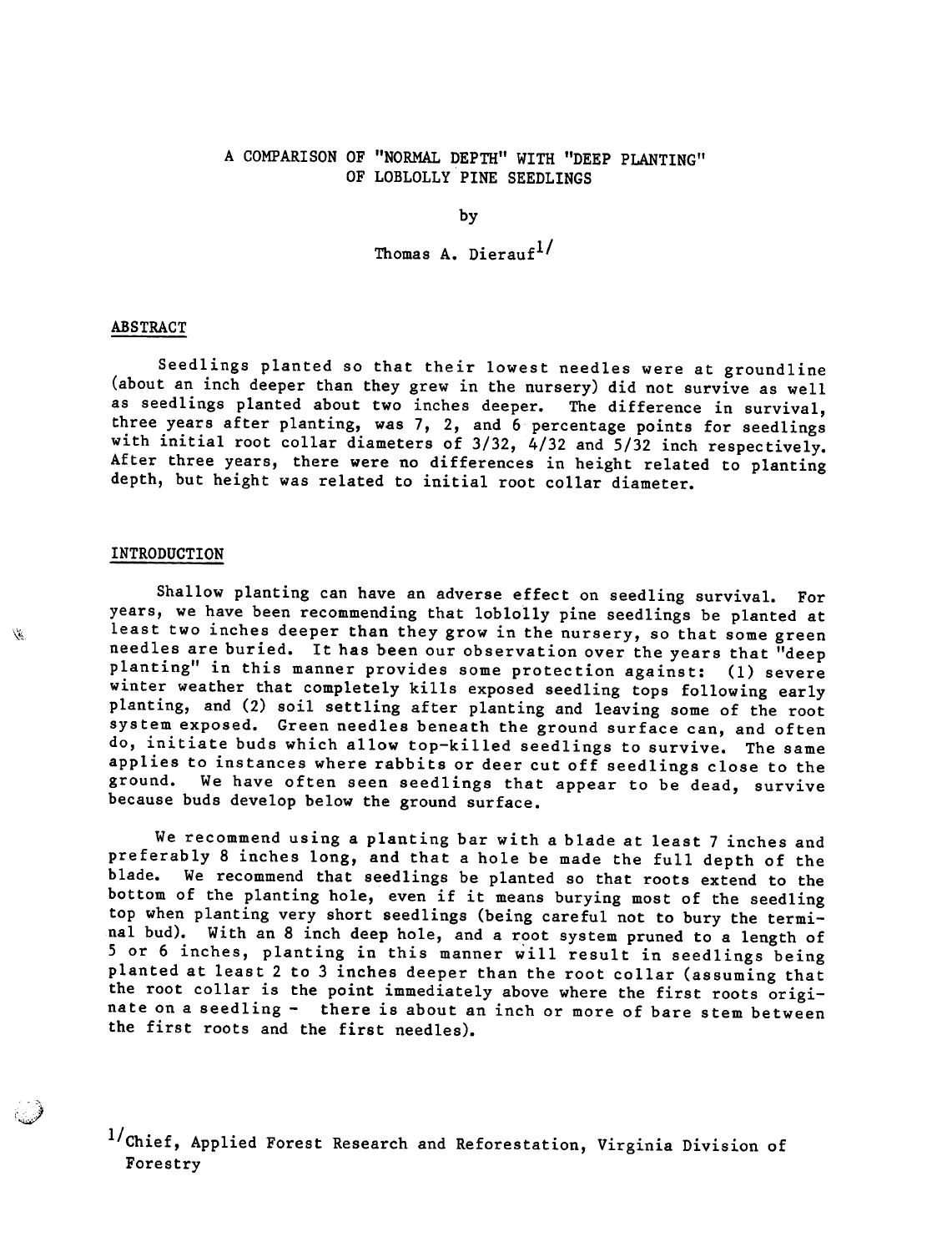This study was installed to provide more information on the effect of depth of planting on seedling survival.<sup>2/</sup>

## PROCEDURES

The seedlings used in this study were taken on December 11, 1979 from a I,OOO-seedling package that had been operationally graded and root pruned at the New Kent Nursery. The roots had been pruned to an average length of 5 to 6 inches, but root length varied. No seedlings were used on which the roots were pruned to less than a 3 inch length. The seedlings in the package were separated intp 1/32 inch root collar diameter classes. We obtained enough seedlings to plant four replications of 3/32, 4/32 and 5/32 inch seedlings.

The seedlings were planted on December 12 so they would have to withstand any severe winter weather that might follow. They were planted in the afternoon of a clear, warm day with a temperature close to 70°. Soil moisture was close to ideal. The site was a well-drained ridgetop and upper-slope on the Buckingham State Forest in the Central Piedmont of Virginia.

There were six treatments: three root collar diameters planted at two planting depths. We planted a 20 seedling row of each treatment in each of four replications, for a total of 80 seedlings in each of the six treatments. The "deep planting" was done according to our usual recommendations, placing the seedlings so that roots extended to the bottom of planting holes about 8 inches deep, unless this would mean burying the terminal bud. For the "normal depth" planting, seedlings were planted so that the lowest needles were about at the groundline, which means that they were planted about an inch deeper than they grew in the nursery.

Survival was tallied and seedling heights were measured at the end of the first, second and third growing seasons.

 $2/\text{See}$  Dierauf and Garner, 1978. Root Pruning. Occasional Report #52.